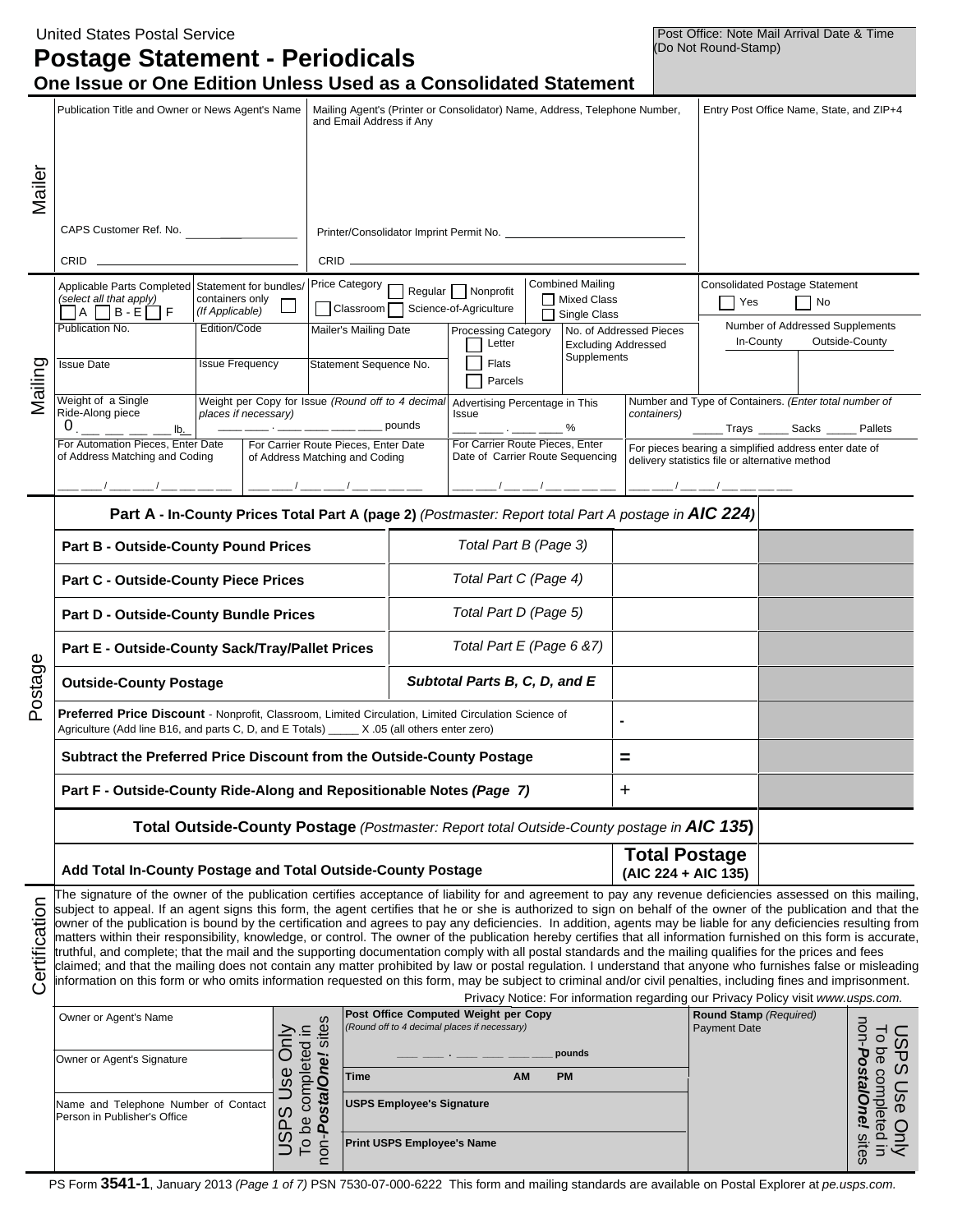*Check box at left if prices are populated in this section.*

#### **Pound Price**

Part A **In-County**

|                | Entry                                           | Subscriber or<br>Requester<br>Copies | Nonsubscriber or<br>Nonrequester<br>Copies | Total<br>Copies | Total<br>Pounds | Price   | Total<br>Postage |  |
|----------------|-------------------------------------------------|--------------------------------------|--------------------------------------------|-----------------|-----------------|---------|------------------|--|
| A <sub>1</sub> | <b>DDU</b>                                      |                                      |                                            |                 |                 | \$0.149 |                  |  |
| A2             | None                                            |                                      |                                            |                 |                 | 0.194   |                  |  |
| A <sub>3</sub> | Total Pound Price Postage (Add lines A1 and A2) |                                      |                                            |                 |                 |         |                  |  |

### **Piece Price (Presort)**

|                | Entry / Zone                             | <b>Presort Discount</b>   | Total<br>Copies | Addressed<br><b>Pieces</b> | Price   | Total<br>Postage |
|----------------|------------------------------------------|---------------------------|-----------------|----------------------------|---------|------------------|
| A4             |                                          | <b>Nonautomation</b>      |                 |                            | \$0.136 |                  |
| A <sub>5</sub> | Basic                                    | <b>Automation Letters</b> |                 |                            | 0.062   |                  |
| A6             |                                          | <b>Automation Flats</b>   |                 |                            | 0.120   |                  |
| A7             |                                          | <b>Nonautomation</b>      |                 |                            | 0.124   |                  |
| A8             | 3-Digit                                  | <b>Automation Letters</b> |                 |                            | 0.051   |                  |
| A9             |                                          | <b>Automation Flats</b>   |                 |                            | 0.112   |                  |
| A10            |                                          | <b>Nonautomation</b>      |                 |                            | 0.111   |                  |
| A11            | 5-Digit                                  | <b>Automation Letters</b> |                 |                            | 0.049   |                  |
| A12            |                                          | <b>Automation Flats</b>   |                 |                            | 0.105   |                  |
| A13            |                                          | Basic                     |                 |                            | 0.063   |                  |
| A14            | <b>Carrier Route</b>                     | <b>High Density</b>       |                 |                            | 0.046   |                  |
| A15            |                                          | Saturation                |                 |                            | 0.032   |                  |
| A16            | Presort Subtotal (Add lines A4-A15)      |                           |                 |                            |         |                  |
| A17            | Number of Addressed Pieces at DDU Prices |                           |                 |                            | 0.008   |                  |

A18 **Piece Price Subtotal** *(A16 minus A17)*

### **Full Service Intelligent Mail Option**

| A19 | \$0.001<br>Number of pieces that comply<br>$=$             |  |
|-----|------------------------------------------------------------|--|
| A20 | <b>Periodicals In-County Subtotal (Line A18 minus A19)</b> |  |
|     |                                                            |  |

### **Ride-Along Price**

|     | (Must equal the number of copies in line A16,<br>not number of addressed pieces)                                | Total<br>Copies | Addressed<br><b>Pieces</b>                    | Price   | Total<br>Postage |
|-----|-----------------------------------------------------------------------------------------------------------------|-----------------|-----------------------------------------------|---------|------------------|
|     | A21 Ride-Along Pieces                                                                                           |                 |                                               | \$0.169 |                  |
|     | <b>Repositionable Notes</b><br>(Must equal the number of copies in line A16,<br>not number of addressed pieces) | Total<br>Copies | Addressed<br><b>Pieces</b>                    | Price   | Total<br>Postage |
|     | A22 Repositionable Notes                                                                                        |                 |                                               | \$0.00  |                  |
| A23 |                                                                                                                 |                 | <b>Other Subtotal</b> (Add lines A21 and A22) |         |                  |

**Part A Total** *(Add lines A3, A20, and A23) Postmaster: Report in AIC 224*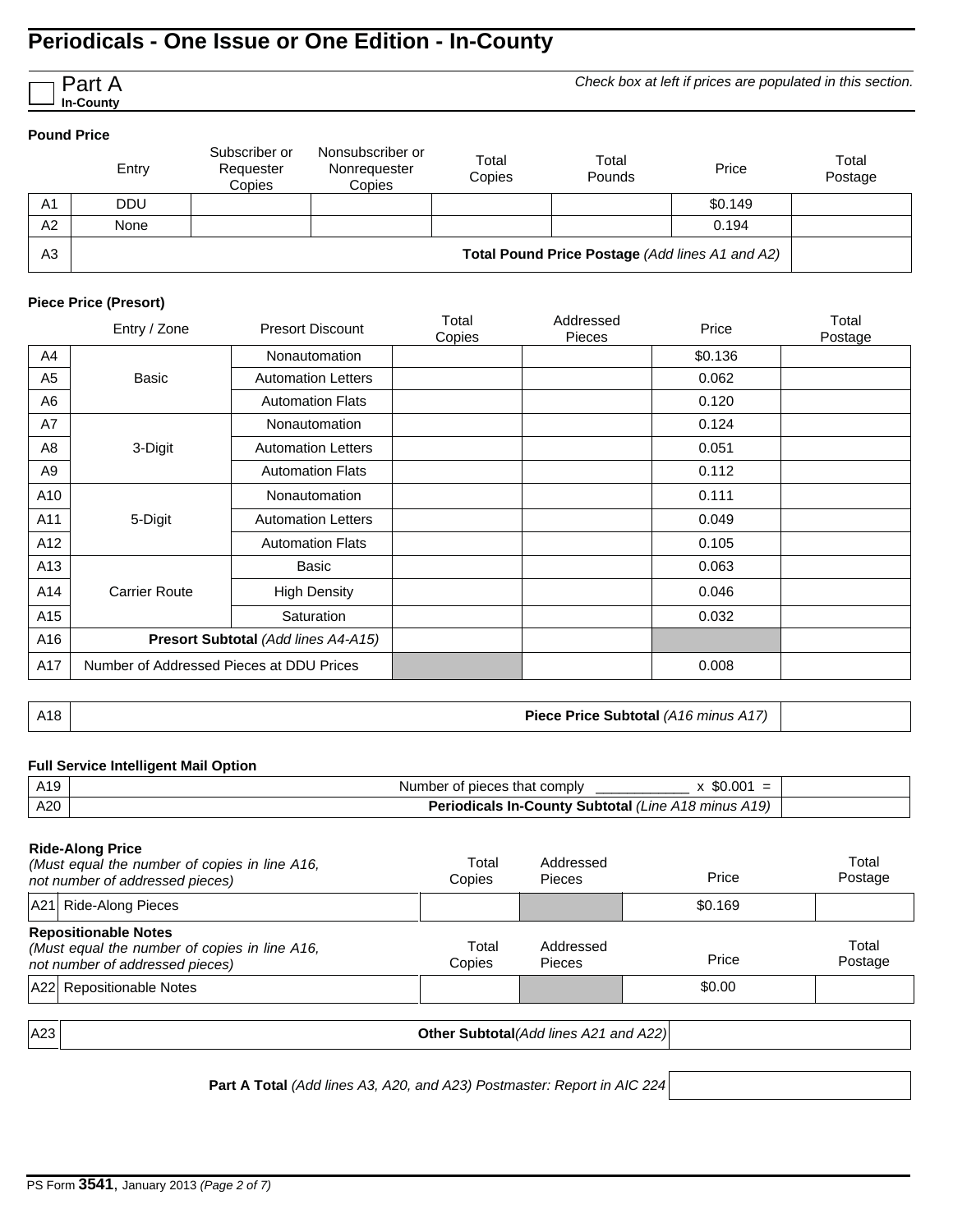*Check box at left if prices are populated in this section.*

**Outside-County - Pound Prices**

*For Nonprofit & Classroom: All commingled nonsubscriber or nonrequester copies over the 10% limit must pay regular prices & use a separate PS Form 3541.*

### **Advertising Pound Prices**

Part B

|                |             |                                                   |                   |                                  |                       |         | Price   |                  |
|----------------|-------------|---------------------------------------------------|-------------------|----------------------------------|-----------------------|---------|---------|------------------|
|                | Entry Zone  | Subscriber or Nonsubsc. or<br>Requester<br>Copies | Nonreq.<br>Copies | <b>Total Copies Total Pounds</b> | Advertising<br>Pounds | Reg     | Sci/Ag  | Total<br>Postage |
| <b>B1</b>      | <b>DDU</b>  |                                                   |                   |                                  |                       | \$0.138 | \$0.104 |                  |
| <b>B2</b>      | <b>DSCF</b> |                                                   |                   |                                  |                       | 0.211   | 0.158   |                  |
| B <sub>3</sub> | <b>DADC</b> |                                                   |                   |                                  |                       | 0.225   | 0.169   |                  |
| <b>B4</b>      | 1 & 2       |                                                   |                   |                                  |                       | 0.247   | 0.185   |                  |
| <b>B5</b>      | 3           |                                                   |                   |                                  |                       | 0.271   |         |                  |
| B <sub>6</sub> | 4           |                                                   |                   |                                  |                       |         | 0.333   |                  |
| B7             | 5           |                                                   |                   |                                  |                       |         | 0.426   |                  |
| B <sub>8</sub> | 6           |                                                   |                   |                                  |                       |         | 0.524   |                  |
| B <sub>9</sub> | 7           |                                                   |                   |                                  |                       |         | 0.645   |                  |
| <b>B10</b>     | 8           |                                                   |                   |                                  |                       |         | 0.749   |                  |
| <b>B11</b>     |             | Subtotal (Add lines B1-B10)                       |                   |                                  |                       |         |         |                  |

#### **Nonadvertising Pound Prices**

|            |             |                          |                                 |                          | Price                               |         |                      |
|------------|-------------|--------------------------|---------------------------------|--------------------------|-------------------------------------|---------|----------------------|
|            |             | Total<br>minus<br>Pounds | Advertising<br>equals<br>Pounds | Nonadvertising<br>Pounds | Reg                                 | Sci/Ag  | <b>Total Postage</b> |
| <b>B12</b> | <b>DDU</b>  | (From B1)                | (From B1)                       |                          | \$0.116                             | \$0.116 |                      |
| <b>B13</b> | <b>DSCF</b> | (From B2)                | (From B2)                       |                          | 0.175                               | 0.175   |                      |
| <b>B14</b> | <b>DADC</b> | (From B3)                | (From B3)                       |                          | 0.187                               | 0.187   |                      |
| <b>B15</b> | All Others  | (From B4-B10)            | (From B4-B10)                   |                          | 0.208                               | 0.208   |                      |
| <b>B16</b> |             |                          |                                 |                          | <b>Subtotal</b> (Add lines B12-B15) |         |                      |

**Pound Price Postage Total** *(Add lines B11 and B16)*

**Nonadvertising Pound Prices - Alternate** *(Nonprofit and Classroom publications with 10% or less advertising, or other publications with 0% advertising.)*

|            |             |                                      |                                |                     |                     |         | Price                        |                      |  |
|------------|-------------|--------------------------------------|--------------------------------|---------------------|---------------------|---------|------------------------------|----------------------|--|
|            | Entry Zone  | Subscriber or<br>Requester<br>Copies | Nonsubsc. or<br>Nonreq. Copies | <b>Total Copies</b> | <b>Total Pounds</b> | Reg     | Sci/Aq                       | <b>Total Postage</b> |  |
| <b>B12</b> | <b>DDU</b>  |                                      |                                |                     |                     | \$0.116 | \$0.116                      |                      |  |
| <b>B13</b> | <b>DSCF</b> |                                      |                                |                     |                     | 0.175   | 0.175                        |                      |  |
| <b>B14</b> | <b>DADC</b> |                                      |                                |                     |                     | 0.187   | 0.187                        |                      |  |
| <b>B15</b> | All Others  |                                      |                                |                     |                     | 0.208   | 0.208                        |                      |  |
| <b>B16</b> |             |                                      |                                |                     |                     |         | Subtotal (Add lines B12-B15) |                      |  |

**Part B Total - Pound Price Total** *(Add lines B11 and B16)*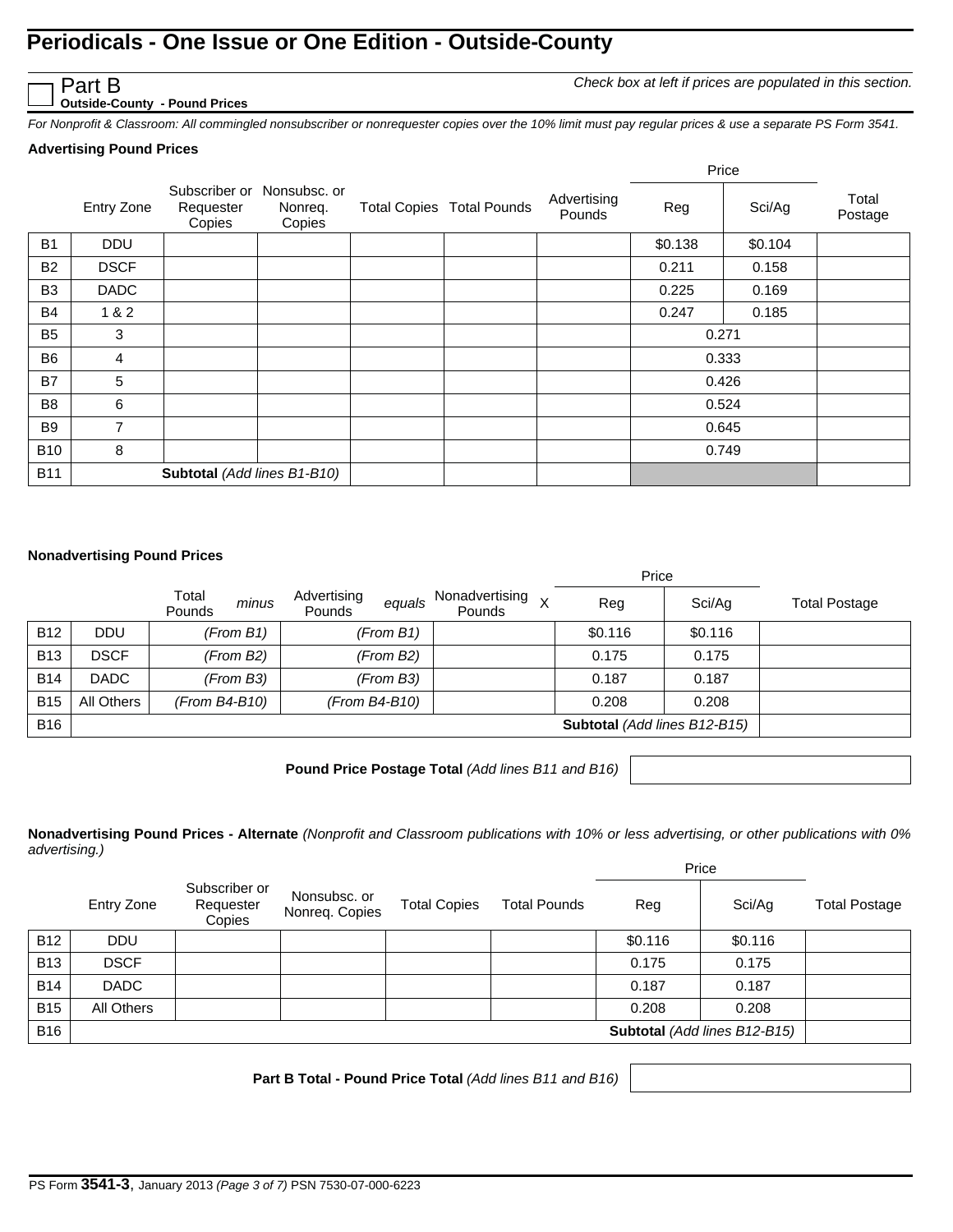|                   | Check box at left if prices are populated in this section.<br>Part C<br><b>Outside-County - Piece Prices</b> |                                                                             |                     |                         |         |                  |  |  |  |
|-------------------|--------------------------------------------------------------------------------------------------------------|-----------------------------------------------------------------------------|---------------------|-------------------------|---------|------------------|--|--|--|
|                   | <b>Machinable Flats</b>                                                                                      |                                                                             |                     |                         |         |                  |  |  |  |
|                   | Level                                                                                                        | Price Level                                                                 | <b>Total Copies</b> | <b>Addressed Pieces</b> | Price   | Total<br>Postage |  |  |  |
| C <sub>1</sub>    | Mixed ADC                                                                                                    | Barcoded                                                                    |                     |                         | \$0.424 |                  |  |  |  |
| C <sub>2</sub>    |                                                                                                              | Nonbarcoded                                                                 |                     |                         | 0.457   |                  |  |  |  |
| C <sub>3</sub>    | <b>ADC</b>                                                                                                   | Barcoded                                                                    |                     |                         | 0.397   |                  |  |  |  |
| C <sub>4</sub>    |                                                                                                              | Nonbarcoded                                                                 |                     |                         | 0.421   |                  |  |  |  |
| C <sub>5</sub>    | 3-Digit                                                                                                      | Barcoded                                                                    |                     |                         | 0.381   |                  |  |  |  |
| C <sub>6</sub>    |                                                                                                              | Nonbarcoded                                                                 |                     |                         | 0.404   |                  |  |  |  |
| C7                | 5-Digit                                                                                                      | Barcoded                                                                    |                     |                         | 0.291   |                  |  |  |  |
| C <sub>8</sub>    |                                                                                                              | Nonbarcoded                                                                 |                     |                         | 0.301   |                  |  |  |  |
|                   | <b>Nonmachinable Flats</b>                                                                                   |                                                                             |                     |                         |         |                  |  |  |  |
| C <sub>9</sub>    | Mixed ADC                                                                                                    | Barcoded                                                                    |                     |                         | \$0.594 |                  |  |  |  |
| C10               |                                                                                                              | Nonbarcoded                                                                 |                     |                         | 0.641   |                  |  |  |  |
| C11               | <b>ADC</b>                                                                                                   | Barcoded                                                                    |                     |                         | 0.494   |                  |  |  |  |
| C12               |                                                                                                              | Nonbarcoded                                                                 |                     |                         | 0.520   |                  |  |  |  |
| C13               | 3-Digit                                                                                                      | Barcoded                                                                    |                     |                         | 0.430   |                  |  |  |  |
| C14               |                                                                                                              | Nonbarcoded                                                                 |                     |                         | 0.442   |                  |  |  |  |
| C <sub>15</sub>   | 5-Digit                                                                                                      | Barcoded                                                                    |                     |                         | 0.318   |                  |  |  |  |
| C16               |                                                                                                              | Nonbarcoded                                                                 |                     |                         | 0.319   |                  |  |  |  |
| <b>Parcels</b>    |                                                                                                              |                                                                             |                     |                         |         |                  |  |  |  |
| C17               | Mixed ADC                                                                                                    |                                                                             |                     |                         | \$0.641 |                  |  |  |  |
| C18               | <b>ADC</b>                                                                                                   |                                                                             |                     |                         | 0.520   |                  |  |  |  |
| C <sub>19</sub>   | 3-Digit                                                                                                      |                                                                             |                     |                         | 0.442   |                  |  |  |  |
| C <sub>20</sub>   | 5-Digit                                                                                                      |                                                                             |                     |                         | 0.319   |                  |  |  |  |
| Letters           |                                                                                                              |                                                                             |                     |                         |         |                  |  |  |  |
| C <sub>21</sub>   | Mixed ADC                                                                                                    | Barcoded                                                                    |                     |                         | \$0.331 |                  |  |  |  |
| C <sub>22</sub>   |                                                                                                              | Nonbarcoded                                                                 |                     |                         | 0.457   |                  |  |  |  |
| C <sub>23</sub>   | <b>ADC</b>                                                                                                   | Barcoded                                                                    |                     |                         | 0.290   |                  |  |  |  |
| C <sub>24</sub>   |                                                                                                              | Nonbarcoded                                                                 |                     |                         | 0.421   |                  |  |  |  |
| C <sub>25</sub>   | 3-Digit                                                                                                      | Barcoded                                                                    |                     |                         | 0.269   |                  |  |  |  |
| C <sub>26</sub>   |                                                                                                              | Nonbarcoded                                                                 |                     |                         | 0.404   |                  |  |  |  |
| C27               | 5-Digit                                                                                                      | Barcoded                                                                    |                     |                         | 0.205   |                  |  |  |  |
| C <sub>28</sub>   |                                                                                                              | Nonbarcoded                                                                 |                     |                         | 0.301   |                  |  |  |  |
|                   | <b>Carrier Route &amp; Firm Bundles</b>                                                                      |                                                                             |                     |                         |         |                  |  |  |  |
| C <sub>29</sub>   | <b>Basic</b>                                                                                                 |                                                                             |                     |                         | \$0.193 |                  |  |  |  |
| C30               | <b>High-Density</b>                                                                                          |                                                                             |                     |                         | 0.160   |                  |  |  |  |
| C31<br>Saturation |                                                                                                              |                                                                             |                     |                         | 0.139   |                  |  |  |  |
| C32               | calculate postage)                                                                                           | Firm Bundle (Use "Addressed Pieces" to                                      |                     |                         | 0.189   |                  |  |  |  |
| C33               |                                                                                                              | Subtotal (Add lines C1 through C32)                                         |                     |                         |         |                  |  |  |  |
| C34               |                                                                                                              | Nonadv. % (100 minus adv.%) _____ X # of Addressed Pieces (C33) X \$0.00104 |                     |                         |         |                  |  |  |  |

C35 **Subtotal Outside County Piece Prices** *(Line C33 minus C34)* **Full Service Intelligent Mail Option** C36 Number of pieces that comply \_\_\_\_\_\_ x \$0.001 =

**Part C Total** *(Line C35 minus C36)*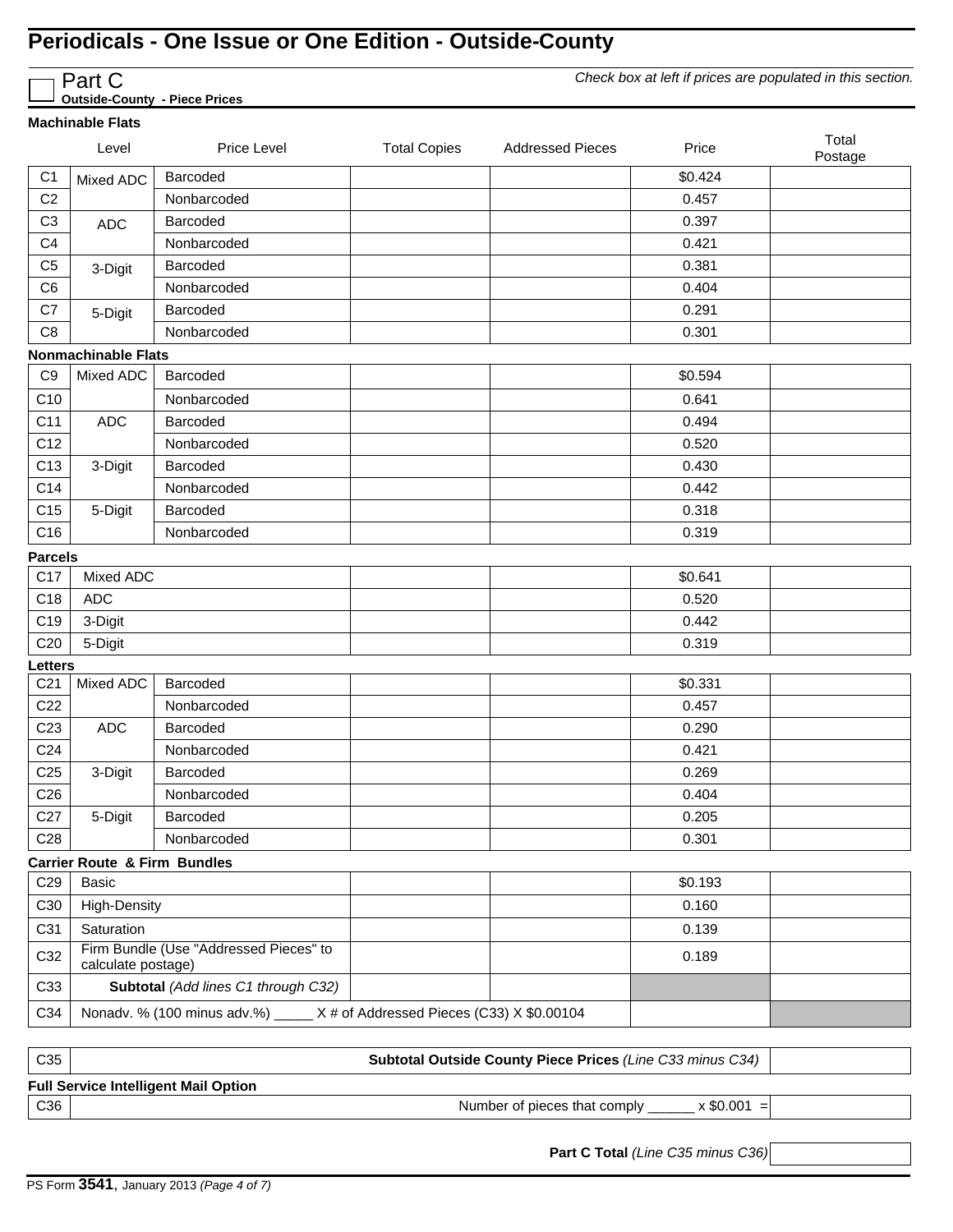Part D

*Check box at left if prices are populated in this section.*

**Outside County - Bundle Prices**

|                 | <b>Container Level</b> | <b>Bundle Level</b>  | <b>Bundles</b> | Price   | Total<br>Postage |
|-----------------|------------------------|----------------------|----------------|---------|------------------|
| D <sub>1</sub>  |                        | Mixed ADC            |                | \$0.081 |                  |
| D <sub>2</sub>  |                        | <b>ADC</b>           |                | 0.213   |                  |
| D <sub>3</sub>  | Mixed ADC              | 3-Digit/SCF          |                | 0.283   |                  |
| D <sub>4</sub>  |                        | 5-Digit              |                | 0.292   |                  |
| D <sub>5</sub>  |                        | <b>Carrier Route</b> |                |         |                  |
| D <sub>6</sub>  |                        | Firm                 |                | 0.190   |                  |
| D7              |                        | <b>ADC</b>           |                | 0.118   |                  |
| D <sub>8</sub>  |                        | 3-Digit/SCF          |                | 0.195   |                  |
| D <sub>9</sub>  | <b>ADC</b>             | 5-Digit              |                | 0.211   |                  |
| D <sub>10</sub> |                        | <b>Carrier Route</b> |                | 0.333   |                  |
| D11             |                        | Firm                 |                | 0.158   |                  |
| D12             |                        | 3-Digit/SCF          |                | 0.132   |                  |
| D13             | SCF/3-Digit            | 5-Digit              |                | 0.154   |                  |
| D14             |                        | <b>Carrier Route</b> |                | 0.295   |                  |
| D <sub>15</sub> |                        | Firm                 |                | 0.146   |                  |
| D16             |                        | 5-Digit              |                | 0.149   |                  |
| D17             | CR/5-Digit             | <b>Carrier Route</b> |                | 0.156   |                  |
| D <sub>18</sub> |                        | Firm                 |                | 0.081   |                  |

**Part D Total** *(Add lines D1-D18)*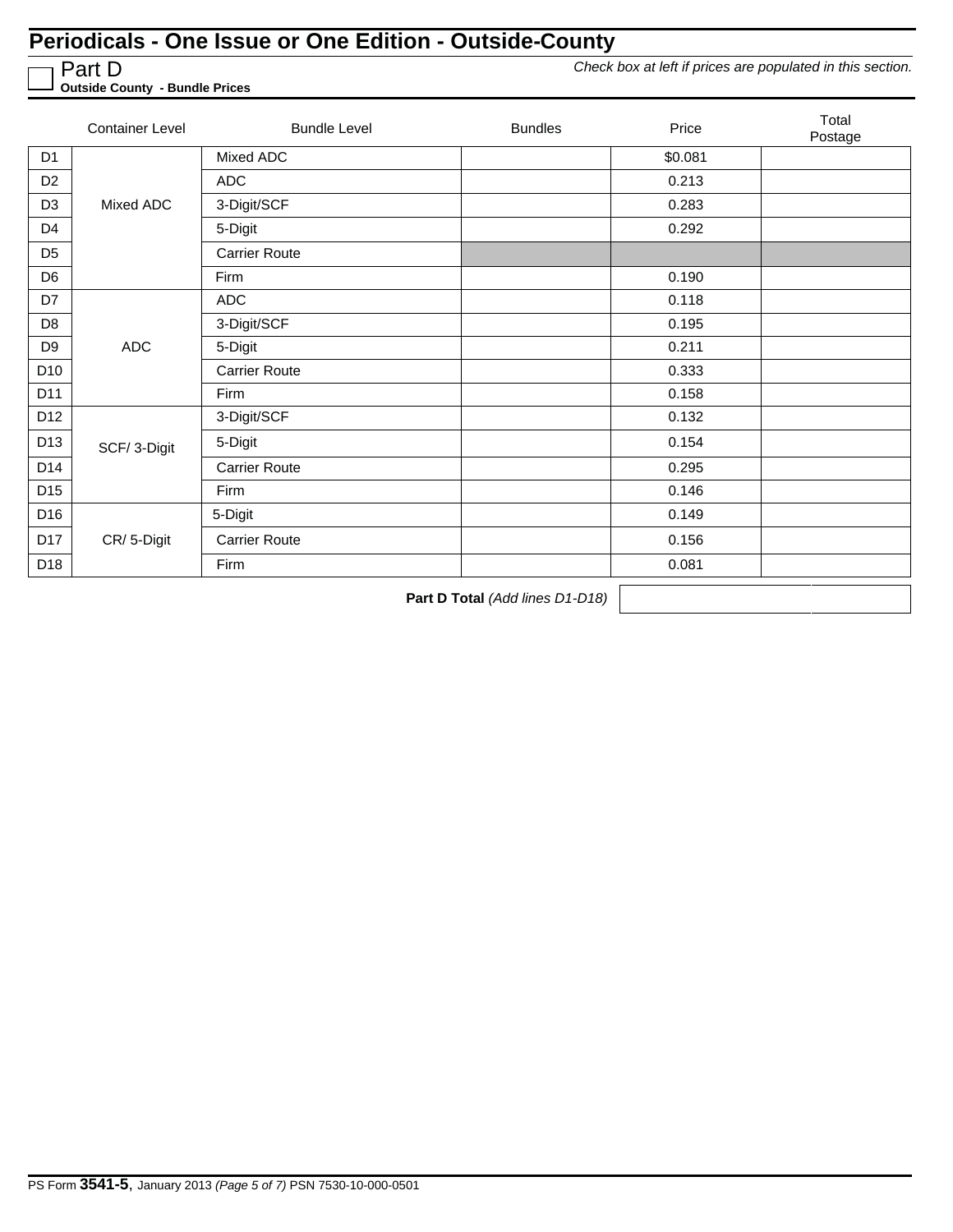*Check box at left if prices are populated in this section.*

Part E **Outside-County - Sack and Tray Prices**

### **Outside-County - Sack/Tray Prices**

| E1<br>Origin NDC<br>\$0.449<br>Origin ADC<br>E <sub>2</sub><br>0.449<br>Mixed ADC<br>Sack/Tray<br>Origin SCF<br>E <sub>3</sub><br>0.449<br>E4<br>Origin Post Office/DMU<br>0.449<br>E <sub>5</sub><br>Origin NDC<br>2.134<br>E <sub>6</sub><br>Origin ADC<br>2.134<br>Origin SCF<br>2.134<br>E7<br>ADC Sack/Tray<br>Origin Post Office/DMU<br>E <sub>8</sub><br>2.134<br>E9<br><b>Destination NDC</b><br>1.492<br>E10<br><b>Destination ADC</b><br>0.853<br>E11<br>Origin NDC<br>2.238<br>E12<br>Origin ADC<br>2.238<br>E13<br>Origin SCF<br>2.238<br>3-Digit /<br>SCF Sack/<br>E14<br>Origin Post Office/DMU<br>2.238<br>Tray<br>E15<br><b>Destination NDC</b><br>1.599<br>E16<br><b>Destination ADC</b><br>1.279<br>E17<br><b>Destination SCF</b><br>0.853<br>E18<br>Origin NDC<br>2.877<br>E19<br>Origin ADC<br>2.877<br>E20<br>Origin SCF<br>2.877<br>5-Digit/<br>E21<br>Origin Post Office/DMU<br><b>Carrier Route</b><br>2.877<br>Sack/Tray<br><b>Destination NDC</b><br>E <sub>22</sub><br>2.132<br>E <sub>23</sub><br>1.812<br><b>Destination ADC</b><br>E24<br><b>Destination SCF</b><br>1.385<br>E25<br><b>DDU</b><br>0.959 | <b>Container Level</b> | Entry | Sacks/Trays | Price | Total<br>Postage |
|---------------------------------------------------------------------------------------------------------------------------------------------------------------------------------------------------------------------------------------------------------------------------------------------------------------------------------------------------------------------------------------------------------------------------------------------------------------------------------------------------------------------------------------------------------------------------------------------------------------------------------------------------------------------------------------------------------------------------------------------------------------------------------------------------------------------------------------------------------------------------------------------------------------------------------------------------------------------------------------------------------------------------------------------------------------------------------------------------------------------------------------|------------------------|-------|-------------|-------|------------------|
|                                                                                                                                                                                                                                                                                                                                                                                                                                                                                                                                                                                                                                                                                                                                                                                                                                                                                                                                                                                                                                                                                                                                       |                        |       |             |       |                  |
|                                                                                                                                                                                                                                                                                                                                                                                                                                                                                                                                                                                                                                                                                                                                                                                                                                                                                                                                                                                                                                                                                                                                       |                        |       |             |       |                  |
|                                                                                                                                                                                                                                                                                                                                                                                                                                                                                                                                                                                                                                                                                                                                                                                                                                                                                                                                                                                                                                                                                                                                       |                        |       |             |       |                  |
|                                                                                                                                                                                                                                                                                                                                                                                                                                                                                                                                                                                                                                                                                                                                                                                                                                                                                                                                                                                                                                                                                                                                       |                        |       |             |       |                  |
|                                                                                                                                                                                                                                                                                                                                                                                                                                                                                                                                                                                                                                                                                                                                                                                                                                                                                                                                                                                                                                                                                                                                       |                        |       |             |       |                  |
|                                                                                                                                                                                                                                                                                                                                                                                                                                                                                                                                                                                                                                                                                                                                                                                                                                                                                                                                                                                                                                                                                                                                       |                        |       |             |       |                  |
|                                                                                                                                                                                                                                                                                                                                                                                                                                                                                                                                                                                                                                                                                                                                                                                                                                                                                                                                                                                                                                                                                                                                       |                        |       |             |       |                  |
|                                                                                                                                                                                                                                                                                                                                                                                                                                                                                                                                                                                                                                                                                                                                                                                                                                                                                                                                                                                                                                                                                                                                       |                        |       |             |       |                  |
|                                                                                                                                                                                                                                                                                                                                                                                                                                                                                                                                                                                                                                                                                                                                                                                                                                                                                                                                                                                                                                                                                                                                       |                        |       |             |       |                  |
|                                                                                                                                                                                                                                                                                                                                                                                                                                                                                                                                                                                                                                                                                                                                                                                                                                                                                                                                                                                                                                                                                                                                       |                        |       |             |       |                  |
|                                                                                                                                                                                                                                                                                                                                                                                                                                                                                                                                                                                                                                                                                                                                                                                                                                                                                                                                                                                                                                                                                                                                       |                        |       |             |       |                  |
|                                                                                                                                                                                                                                                                                                                                                                                                                                                                                                                                                                                                                                                                                                                                                                                                                                                                                                                                                                                                                                                                                                                                       |                        |       |             |       |                  |
|                                                                                                                                                                                                                                                                                                                                                                                                                                                                                                                                                                                                                                                                                                                                                                                                                                                                                                                                                                                                                                                                                                                                       |                        |       |             |       |                  |
|                                                                                                                                                                                                                                                                                                                                                                                                                                                                                                                                                                                                                                                                                                                                                                                                                                                                                                                                                                                                                                                                                                                                       |                        |       |             |       |                  |
|                                                                                                                                                                                                                                                                                                                                                                                                                                                                                                                                                                                                                                                                                                                                                                                                                                                                                                                                                                                                                                                                                                                                       |                        |       |             |       |                  |
|                                                                                                                                                                                                                                                                                                                                                                                                                                                                                                                                                                                                                                                                                                                                                                                                                                                                                                                                                                                                                                                                                                                                       |                        |       |             |       |                  |
|                                                                                                                                                                                                                                                                                                                                                                                                                                                                                                                                                                                                                                                                                                                                                                                                                                                                                                                                                                                                                                                                                                                                       |                        |       |             |       |                  |
|                                                                                                                                                                                                                                                                                                                                                                                                                                                                                                                                                                                                                                                                                                                                                                                                                                                                                                                                                                                                                                                                                                                                       |                        |       |             |       |                  |
|                                                                                                                                                                                                                                                                                                                                                                                                                                                                                                                                                                                                                                                                                                                                                                                                                                                                                                                                                                                                                                                                                                                                       |                        |       |             |       |                  |
|                                                                                                                                                                                                                                                                                                                                                                                                                                                                                                                                                                                                                                                                                                                                                                                                                                                                                                                                                                                                                                                                                                                                       |                        |       |             |       |                  |
|                                                                                                                                                                                                                                                                                                                                                                                                                                                                                                                                                                                                                                                                                                                                                                                                                                                                                                                                                                                                                                                                                                                                       |                        |       |             |       |                  |
|                                                                                                                                                                                                                                                                                                                                                                                                                                                                                                                                                                                                                                                                                                                                                                                                                                                                                                                                                                                                                                                                                                                                       |                        |       |             |       |                  |
|                                                                                                                                                                                                                                                                                                                                                                                                                                                                                                                                                                                                                                                                                                                                                                                                                                                                                                                                                                                                                                                                                                                                       |                        |       |             |       |                  |
|                                                                                                                                                                                                                                                                                                                                                                                                                                                                                                                                                                                                                                                                                                                                                                                                                                                                                                                                                                                                                                                                                                                                       |                        |       |             |       |                  |
|                                                                                                                                                                                                                                                                                                                                                                                                                                                                                                                                                                                                                                                                                                                                                                                                                                                                                                                                                                                                                                                                                                                                       |                        |       |             |       |                  |

E26 **Part E Sack and Tray Total** *(Add lines E1-E25)*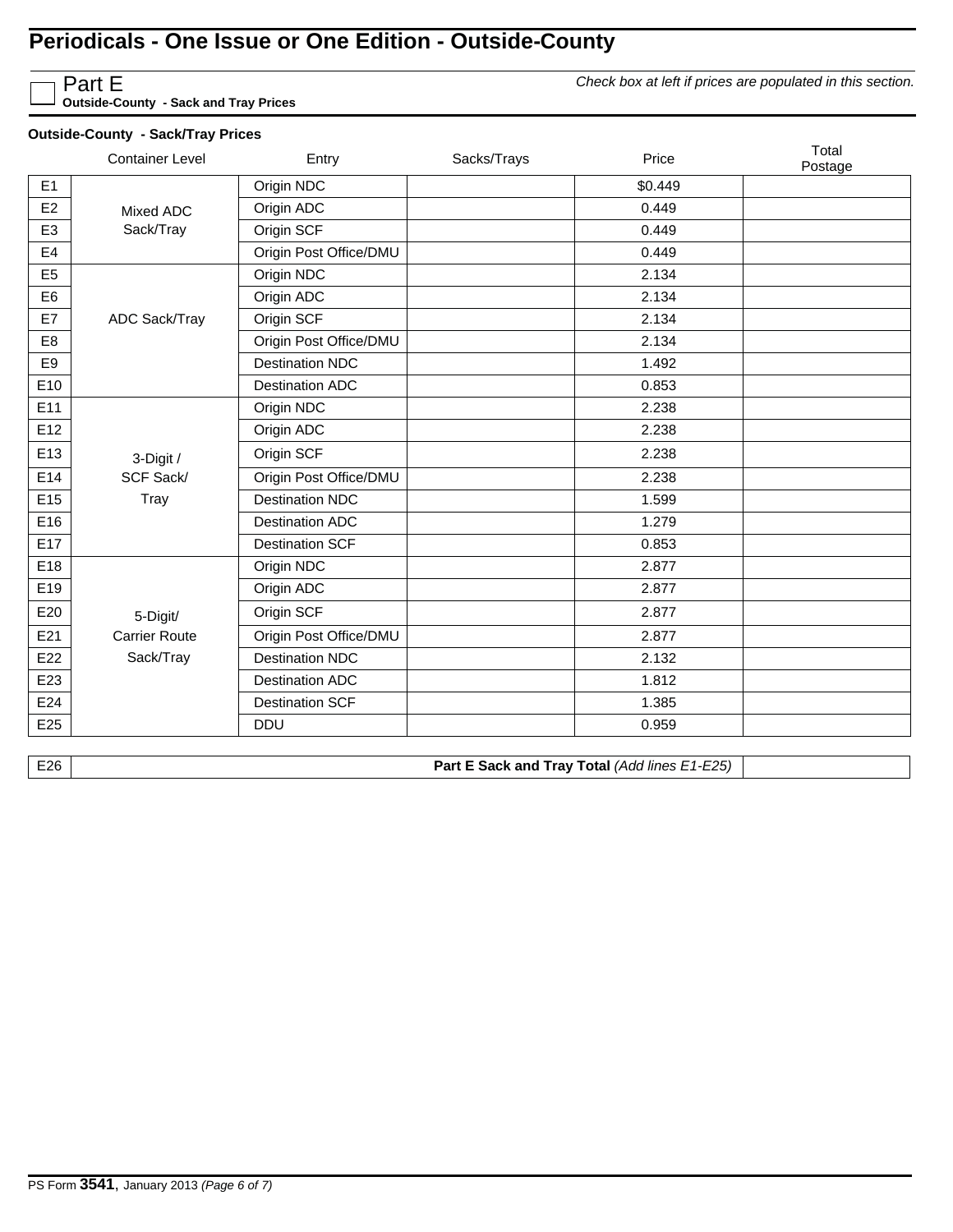

Part E - Continued

*Check box at left if prices are populated in this section.*

**Outside-County - Pallet Prices**

#### **Outside-County - Pallet Prices**

|     | <b>Container Level</b>      | Entry                  | Pallets | Price   | Total<br>Postage |
|-----|-----------------------------|------------------------|---------|---------|------------------|
| E27 |                             | Origin NDC             |         | \$3.560 |                  |
| E28 | Mixed ADC Pallet            | Origin ADC             |         | 3.560   |                  |
| E29 |                             | Origin SCF             |         | 3.560   |                  |
| E30 |                             | Origin Post Office/DMU |         | 3.560   |                  |
| E31 |                             | Origin NDC             |         | 34.375  |                  |
| E32 |                             | Origin ADC             |         | 34.375  |                  |
| E33 | <b>ADC Pallet</b>           | Origin SCF             |         | 34.375  |                  |
| E34 |                             | Origin Post Office/DMU |         | 34.375  |                  |
| E35 |                             | <b>Destination NDC</b> |         | 23.717  |                  |
| E36 |                             | <b>Destination ADC</b> |         | 13.129  |                  |
| E37 |                             | Origin NDC             |         | 40.719  |                  |
| E38 |                             | Origin ADC             |         | 40.719  |                  |
| E39 | 3-Digit /                   | Origin SCF             |         | 40.719  |                  |
| E40 | <b>SCF Pallet</b>           | Origin Post Office/DMU |         | 40.719  |                  |
| E41 |                             | <b>Destination NDC</b> |         | 25.199  |                  |
| E42 |                             | <b>Destination ADC</b> |         | 21.917  |                  |
| E43 |                             | <b>Destination SCF</b> |         | 11.752  |                  |
| E44 |                             | Origin NDC             |         | 53.370  |                  |
| E45 |                             | Origin ADC             |         | 53.370  |                  |
| E46 |                             | Origin SCF             |         | 53.370  |                  |
| E47 | 5-Digit /                   | Origin Post Office/DMU |         | 53.370  |                  |
| E48 | <b>Carrier Route Pallet</b> | <b>Destination NDC</b> |         | 33.776  |                  |
| E49 |                             | <b>Destination ADC</b> |         | 31.975  |                  |
| E50 |                             | <b>Destination SCF</b> |         | 21.599  |                  |
| E51 |                             | DDU                    |         | 1.694   |                  |

E52 **Part E Pallet Total** *(Add lines E27-E51)*

**Part E Total** *(add lines E26 and E52)*

| Part F<br>Ride-Along Price and Repositionable Notes (Outside-County Only)                                  |                             |                 | Check box at left if prices are populated in this section. |         |                  |
|------------------------------------------------------------------------------------------------------------|-----------------------------|-----------------|------------------------------------------------------------|---------|------------------|
| <b>Ride-Along Price</b><br>(Must equal the number of copies, not number of addressed pieces)               |                             | Total<br>Copies | Addressed<br><b>Pieces</b>                                 | Price   | Total<br>Postage |
| F1                                                                                                         | Ride-Along Pieces           |                 |                                                            | \$0.169 |                  |
| <b>Repositionable Notes</b><br>(Must equal the number of copies, not number of addressed pieces)<br>Copies |                             | Total           | Addressed<br>Pieces                                        | Price   | Total<br>Postage |
| $F2_1$                                                                                                     | <b>Repositionable Notes</b> |                 |                                                            | \$0.000 |                  |
| <b>Part F Total</b> (Add lines F1 and F2)                                                                  |                             |                 |                                                            |         |                  |